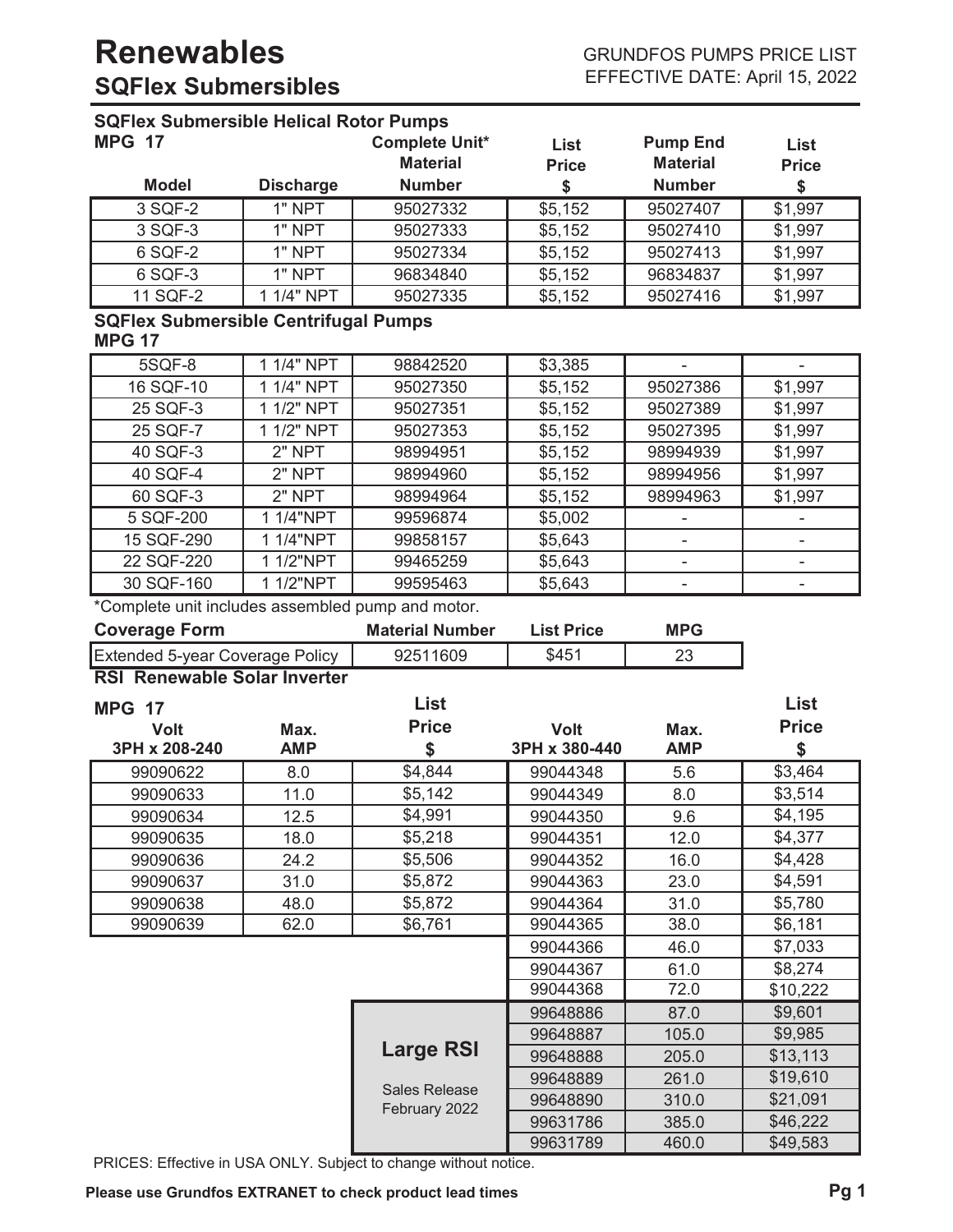### **Complete Pump and Pump End Only**

| <b>Complete Unit*</b> |           |                  |                       |         |                          |                 |
|-----------------------|-----------|------------------|-----------------------|---------|--------------------------|-----------------|
|                       |           |                  | <b>Product Number</b> |         | $PEI_{VL}$               | <b>Impeller</b> |
| <b>Model</b>          | <b>HP</b> | <b>Discharge</b> | <b>MPG 17</b>         | List    | #                        | <b>Diameter</b> |
| <b>CRF1-9</b>         |           | 1" NPT           | 98419320              | \$4,545 |                          |                 |
| <b>CRF3-5</b>         |           | 1" NPT           | 98419327              | \$4,404 |                          |                 |
| <b>CRF5-2</b>         |           | 1-1/4" NPT       | 98419329              | \$4,256 |                          |                 |
| CRF10-01              |           | 2" NPT           | 98419330              | \$5,277 | 0.42                     | 3.66            |
| <b>CRF1-17</b>        | 2         | 1" NPT           | 98424448              | \$6,226 | $\overline{\phantom{a}}$ |                 |
| <b>CRF3-11</b>        | 2         | 1" NPT           | 98424474              | \$5,611 |                          |                 |
| <b>CRF5-6</b>         | 2         | 1-1/4" NPT       | 98424476              | \$5,286 |                          |                 |
| CRF10-02              | 2         | 2" NPT           | 98424480              | \$6,087 | 0.41                     | 3.66            |
| CRF15-01              | 2         | 2" NPT           | 98424484              | \$6,751 | 0.45                     | 4.13            |

**All models are standard CR pump ends with Cast Iron and 304SS wetted parts with EPDM elastomers**

\*Complete unit includes assembled pump and motor.

| <b>Pump End</b> |           |                  |                       |                   |                 |                          |
|-----------------|-----------|------------------|-----------------------|-------------------|-----------------|--------------------------|
|                 |           |                  | <b>Product Number</b> | $PEI_{VL}$        | <b>Impeller</b> |                          |
| <b>Model</b>    | <b>HP</b> | <b>Discharge</b> | <b>MPG 30</b>         | <b>List Price</b> | #               | <b>Diameter</b>          |
| <b>CRF1-9</b>   |           | 1" NPT           | 96081958              | \$1,839           |                 |                          |
| <b>CRF3-5</b>   |           | 1" NPT           | 96083044              | \$1,664           |                 |                          |
| <b>CRF5-2</b>   |           | 1-1/4" NPT       | 96084081              | \$1,481           |                 |                          |
| CRF10-01        |           | 2" NPT           | 99805372              | \$2,362           | 0.42            | 3.66                     |
| <b>CRF1-17</b>  | 2         | 1" NPT           | 96081964              | \$3,157           |                 |                          |
| <b>CRF3-11</b>  | 2         | 1" NPT           | 96083050              | \$2,392           |                 | $\overline{\phantom{a}}$ |
| <b>CRF5-6</b>   | 2         | 1-1/4" NPT       | 96084085              | \$1,988           |                 |                          |
| CRF10-02        | 2         | $2"$ NPT         | 99805393              | \$2,625           | 0.41            | 3.66                     |
| CRF15-01        | 2         | 2" NPT           | 99805394              | \$3,410           | 0.45            | 4.13                     |

**All models are standard CR pump ends with Cast Iron and 304SS wetted parts with EPDM elastomers**

| <b>MPG 23</b>                          | <b>Material</b> |                   |
|----------------------------------------|-----------------|-------------------|
| <b>Coverage Form</b>                   | <b>Number</b>   | <b>List Price</b> |
| <b>Extended 5-year Coverage Policy</b> | 92511609        | \$451             |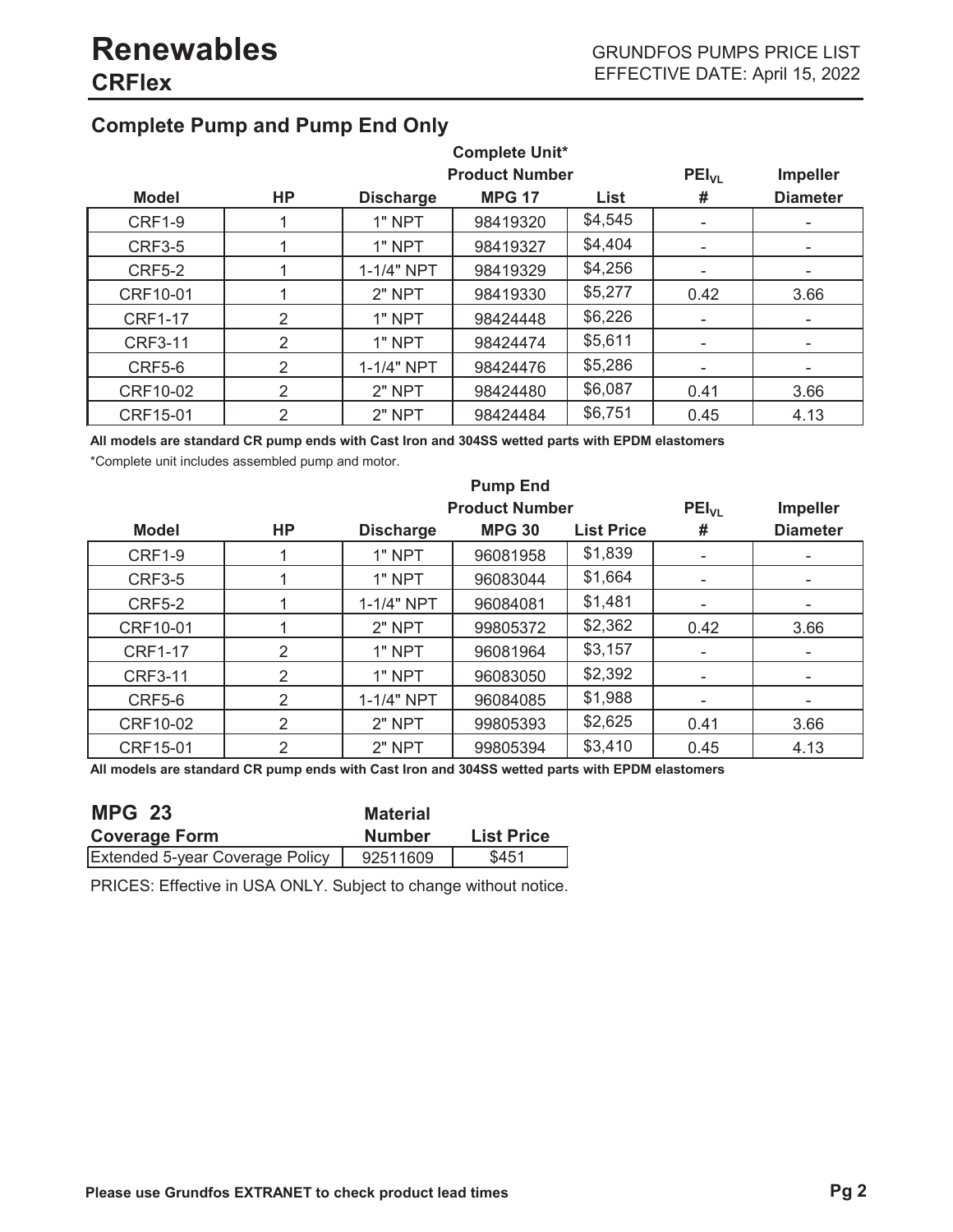## **Renewables SQFlex and CRFlex Accessories**

| <b>SQFlex Motor Only</b><br><b>Description</b>                                                                                                                                                                       | <b>MPG</b> | <b>Product</b><br><b>Number</b>  | List<br><b>Price</b> |
|----------------------------------------------------------------------------------------------------------------------------------------------------------------------------------------------------------------------|------------|----------------------------------|----------------------|
| MSF 3 (1400 w) 3" replacement motor - All pump ends                                                                                                                                                                  | 17         | 98163731                         | \$4,312              |
| <b>CR Flex Motor Only</b><br><b>Description</b>                                                                                                                                                                      |            | <b>Material</b><br><b>Number</b> | List<br><b>Price</b> |
| MGFlex Motor NEMA 1HP For All 1HP CRFlex Pump Ends                                                                                                                                                                   | 3Y         | 91150183                         | \$3,623              |
| MGFlex Motor NEMA 2HP For All 2HP CRFlex Pump Ends                                                                                                                                                                   | 3Y         | 91150184                         | \$4,016              |
| <b>SQFlex Submersible Centrifugal Pumps</b><br><b>Description</b>                                                                                                                                                    |            | <b>Product</b><br><b>Number</b>  | List<br><b>Price</b> |
| IO 50 On/Off Switch Box - Weather Proof                                                                                                                                                                              | 17         | 96959028                         | \$170                |
| IO 101 - 115 V SQF Switch Box                                                                                                                                                                                        | 17         | 96481502                         | \$1,247              |
| IO 101 - 230V SQF Switch Box Solar/Generator Back Up                                                                                                                                                                 | 17         | 96475074                         | \$1,247              |
| CU 200 Solar Control Unit with float switch connection and capability<br>Controler for all SQFlex models when needed. Except for High Speed<br>Models: 15 SQF-290, 22 SQF-220, and 30 SQF-160.                       | 17         | 96625360                         | \$1,081              |
| CIU903 SQFlex Control Unit for High Speed SQFlex Large Models only.<br>Which includes: 15 SQF-290, 22 SQF-220, and 30 SQF-160.                                                                                       | 95         | 98106399                         | \$591                |
| Level Control Float Switch (CU 200 only) 9.8'                                                                                                                                                                        | 18         | 10748                            | \$57                 |
| <b>RSI Accessories</b><br><b>Description</b>                                                                                                                                                                         |            | <b>Material</b><br><b>Number</b> | List<br><b>Price</b> |
| Components Kit: Includes Circuit Breaker, DC and Surge Protection, DC<br>For installing into a juction box (combiner box) sold separately.<br>(Same Circuit Breaker and Surge Protection listed below individually.) | 18         | 98298572                         | \$588                |
| Circuit Breaker, DC                                                                                                                                                                                                  | 18         | 98341686                         | \$162                |
| Surge Protection, DC                                                                                                                                                                                                 | 18         | 98341687                         | \$475                |